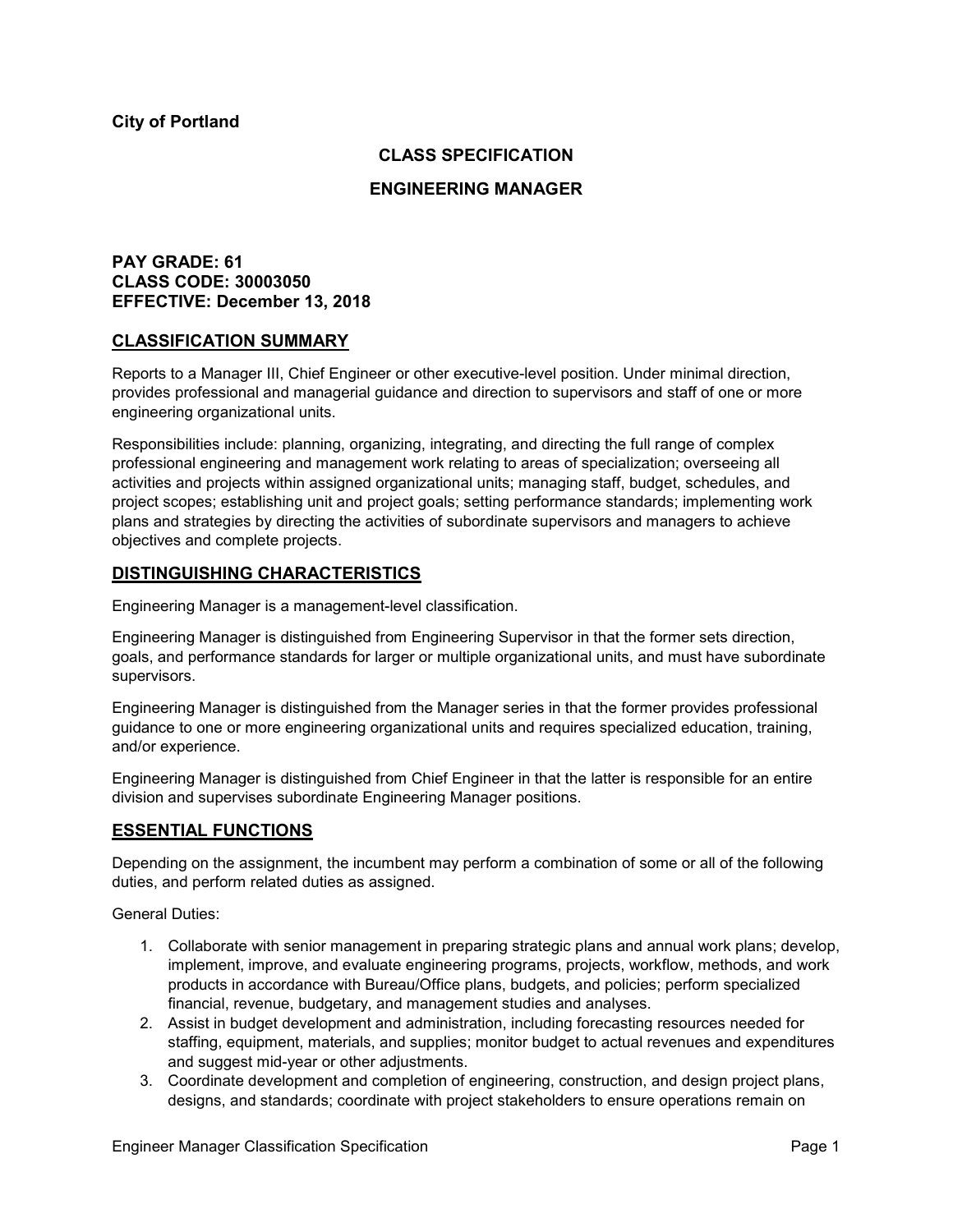schedule and budget; direct, organize, supervise, review, and suggest revisions for project plans, design, construction, and management; manage staff, budget, schedules, and scope of projects.

- 4. Plan, organize, and manage the work of staff, including developing and implementing staff work plans to achieve mission, goals, and performance measures.
- 5. Manage and direct the development, implementation, and evaluation of work programs, plans, processes, systems, and procedures.
- 6. Develop and establish performance requirements and personal development targets for staff, regularly monitor performance and provide coaching for improvement and development; evaluate performance and complete annual performance reviews.
- 7. Provide leadership to attract, develop, and retain diverse, highly competent, service-oriented staff that support the City's and Bureau/Office's mission, objectives, and service expectations; create and promote an equitable workplace that demonstrates an environment respectful of living and working in a multicultural society; ensure that employees are provided with guidance and opportunity to correct deficiencies, and appropriate discipline procedures are implemented.
- 8. Ensure project completion in accordance with work plans, and compliance with all applicable federal, state, and local laws, regulations, ordinances, codes, and policies, and Bureau/Office policies and procedures.
- 9. Establish guidelines for deliverables; approve planning documents and issue recommendations to management; oversee the development of comprehensive standard operating procedures.
- 10. Attend public meetings to assist with making presentations, conducting community outreach, providing assistance to City Council, and responding to sensitive citizen and media questions, feedback, and request for information.

# **SUPERVISION RECEIVED AND EXERCISED**

The work of this classification is performed under minimal direction by a Chief Engineer or other executive-level position.

Directly supervises a minimum of four (4) employees, including an Engineering Supervisor or a minimum of two (2) professional engineering positions. Indirectly supervises staff assigned to subordinate supervisors.

# **KNOWLEDGE/SKILLS/ABILITIES REQUIRED**

- 1. Thorough knowledge and understanding of engineering theory, principles, practices, costs, construction techniques, trends, regulations, standards, equipment, and materials related to area of specialization or organizational unit.
- 2. Thorough knowledge of engineering administration, project and program planning and management, organization principles, and management fundamentals and methods.
- 3. Knowledge of the principles and practices of leadership, operational and strategic planning, business communication, public administration, program evaluation, budget preparation and administration, and fields related to the mission and purpose of the organizational unit(s) and Bureau/Office.
- 4. Knowledge of principles of management, supervision, training, and performance evaluation.
- 5. Knowledge of budgeting, scheduling, cost control, safety, and administrative practices.
- 6. Knowledge of relevant federal, state, and local laws, statutes, regulations, and ordinances and the ability to interpret, explain, and apply them.
- 7. Knowledge of information technology applicable to engineering, design, project management, and business aspects of the area of specialization or unit.
- 8. Ability to communicate effectively, both verbally and in writing; present information, proposals, and recommendations clearly and persuasively in public settings.